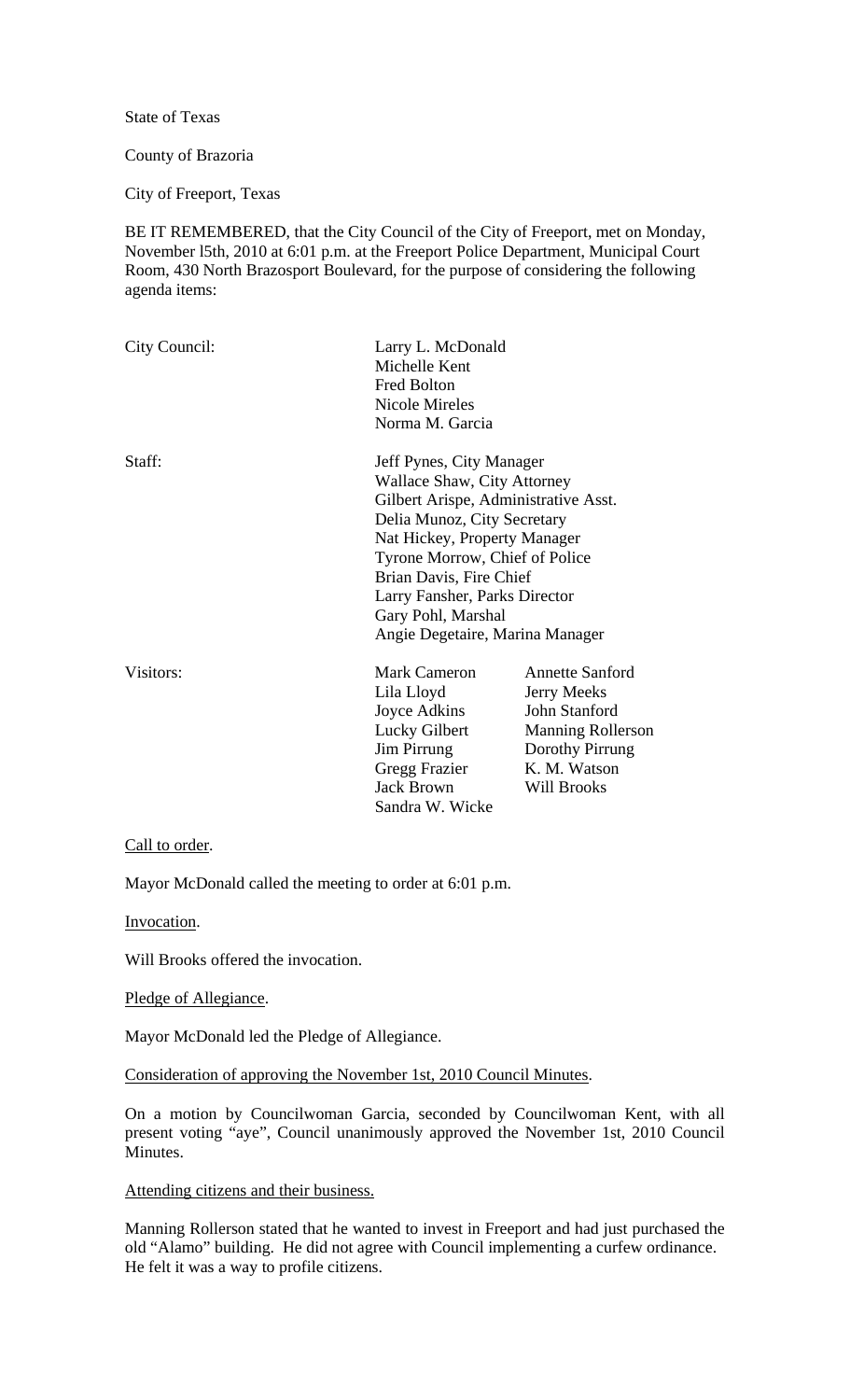Gregg Frazier of Concept West of Texas located at 102 West 8th Street; between 4th St and 8th Street, stated that a year ago, the company went out to investigate who owned the property around their business. His company paid to have it surveyed and a title search. The outcome is that Port Freeport owns part of it and the City owns the right-of –way. It is very important to the growth of their business to purchase the property. The delay has caused significant amount of money and has prevented job growth. He thanked Council for the consideration and placing on the agenda.

Consideration of authorizing the City Manager to request for proposals on potential development on A0033 S. F. Austin, Tract 2A Acres 7.800 Freeport and A0103 M. B. Nuchols, Tract 2D, Acres 5.200.

On a motion by Councilwoman Garcia, seconded by Councilwoman Mireles, with all present voting "aye", Council unanimously approved the City Manager to request proposals on potential development on A0033 S. F. Austin, Tract 2A Acres 7.800 Freeport and A0103 M. B. Nuchols, Tract 2D, Acres 5.200

Consideration of approving a Commercial Tax Abatement application for S. F. Sulfur Corporation, 608 East Second Street, site modernization project.

On a motion by Councilwoman Mireles, seconded by Councilwoman Kent, with all present voting "aye", Council unanimously approved a Commercial Tax Abatement application for S. F. Sulfur Corporation, 608 East Second Street, site modernization project.

Consideration of a request from Will J. Brooks, Parade Chairman of the 25th Annual Dr. Martin Luther King, Jr., Celebration Committee to close portions of the following streets that intersect with East Park, Cherry Street, and 2nd Street to Hwy. 288 to the Freeport Municipal Park during the parade to be held on Monday, January 17th, 2011.

On a motion by Councilwoman Garcia, seconded by Councilwoman Mireles, with all present voting "aye", Council unanimously approved a request from Will J. Brooks, Parade Chairman of the 25th Annual Dr. Martin Luther King, Jr. Celebration Committee, to close portions of the following streets that intersect with East Park, Cherry Street, and 2nd Street to Hwy. 288 to the Freeport Municipal Park during the parade to be held on Monday, January 17th, 2011.

**Public Hearing:** To consider designating the following described real property located within the corporate boundaries of the City as a reinvestment zone for the purpose of entering into an agreement with the owners or owners thereof granting a tax abatement.

Lots 21 & 22, Block 633, Velasco Townsite of the City of Freeport, Brazoria County, Texas. According to the map of plat of said townsite on file in the Plat Records of said county, known locally as 821 N. Ave. C., Freeport, Texas, 77541.

Mayor McDonald opened the public hearing at 6:18 p.m. to consider designating the following described real property located within the corporate boundaries of the City as a reinvestment zone for the purpose of entering into an agreement with the owners or owners thereof granting a tax abatement.

There being no further comments or questions, Mayor McDonald closed the public hearing at 6:19 p.m.

Consideration of approving Ordinance No. 2010-2267 designating improvements to land located within the incorporated limits of said City as a reinvestment zone to be known as the Norma & Julio Molina, reinvestment zone.

On a motion by Councilwoman Garcia, seconded by Councilwoman Kent, with all present voting "aye", Council unanimously approved Ordinance No. 2010-2267 designating improvements to land located within the incorporated limits of said City as a reinvestment zone to be known as the Norma & Julio Molina, reinvestment zone.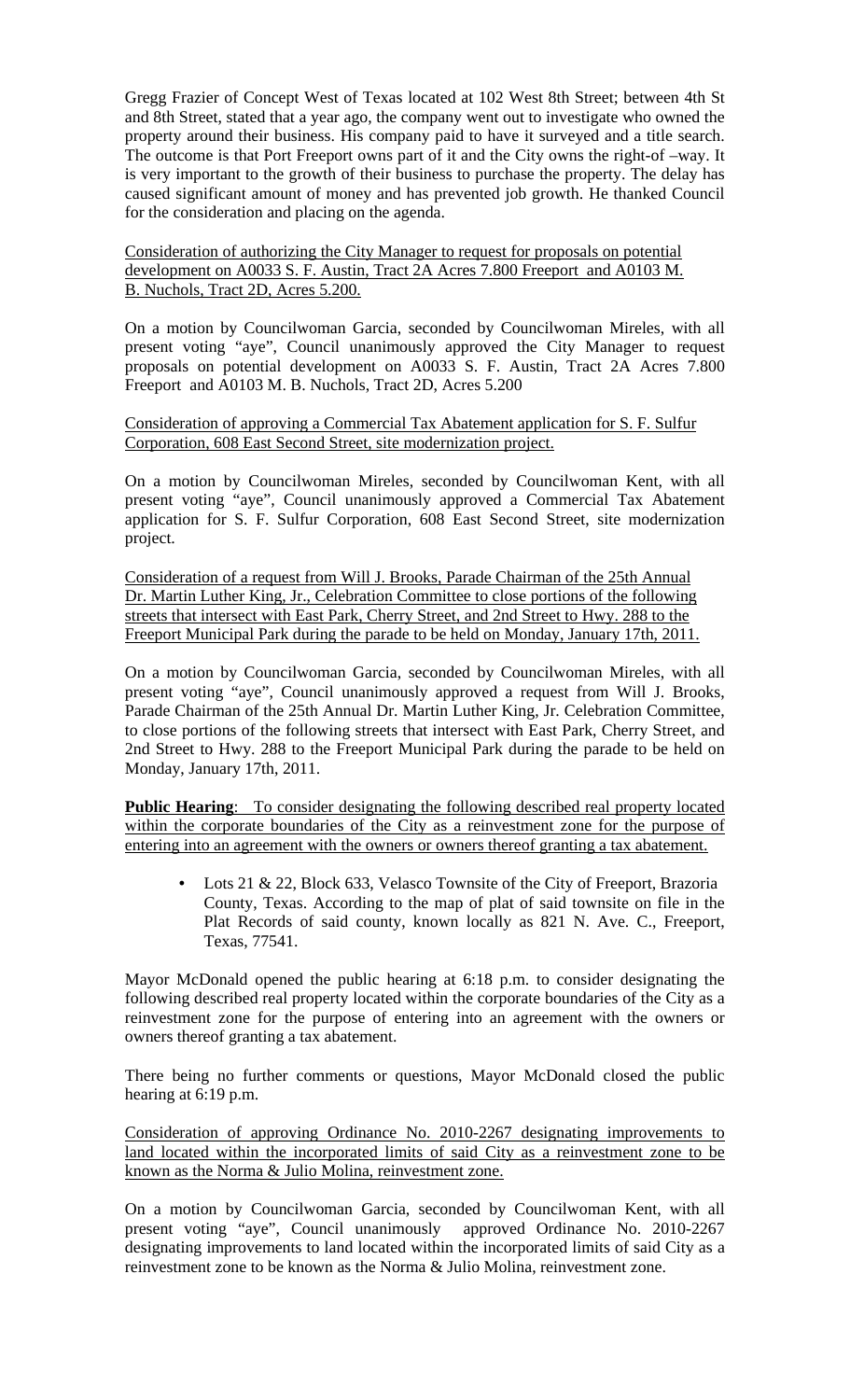Consideration of approving Resolution No. 2010-2248 authorizing the execution of a tax abatement agreement for Norma & Julio Molina, 821 N. Ave. C., Freeport, Texas.

On a motion by Councilwoman Kent, seconded by Mayor McDonald, with all present voting "aye", Council unanimously approved Resolution No. 2010-2248 authorizing the execution of a tax abatement agreement for Norma & Julio Molina, 821 N. Ave. C., Freeport, Texas.

Consideration of approving cost proposal for surveying and mapping all of Blocks 33, 34, 35, 36, 39, 40, 41, 42 and the Railroad property between Fourth Street to Eighth Street.

On a motion by Councilwoman Mireles, seconded by Councilwoman Kent, with all present voting "aye", Council unanimously approved the cost proposal estimated of \$4,732.04 for surveying and mapping all of Blocks 33, 34, 35, 36, 39, 40, 41, 42 and the Railroad property between Fourth Street to Eighth Street.

Consideration of authorizing the City Manager to expend funds on the Corridor Beautification Plans on Gulf Boulevard and Velasco.

On a motion by Councilwoman Mireles, seconded by Councilwoman Kent, with all present voting "aye", Council unanimously approved authorizing the City Manager to expend funds on the Corridor Beautification Plans on Gulf Boulevard and Velasco.

Consideration of authorizing the City Manager to expend funds on building male/female restrooms and showers for the marina project.

On a motion by Councilwoman Mireles, seconded by Councilwoman Kent, with all present voting "aye", Council unanimously approved authorizing the City Manager to expend up to \$40,000 funds on building male/female restrooms and showers for the marina project.

Work Session:

## Update by Executive Director Jack Brown, on the Southern Brazoria County Animal Shelter.

Jack Brown reported on the shelter activities, programs, adoptions, vaccination and answered Council's questions. Mayor McDonald suggested linking the animal shelter website to the City's.

Discussion regarding a Corridor Beautification Plan.

Mr. Pynes reviewed the Corridor Beautification Plan in Hwy. 288 and Brazosport Boulevard. On Councilwoman Mireles request we have added Velasco Boulevard and Gulf Boulevard to the plan. Mr. Pynes received recommendations from the Parks Department on how to make a green environment. Beautification efforts will be to increase landscaping, shrubs, flowerbeds, planting crepe myrtles, palms, seasonal annuals to add color to flowerbeds, ensuring the visual appeal of the corridor.

Mayor McDonald opened the Executive Session at 6:39 p.m.

Executive Session:

## Section 551.071, Government Code

Consultation with City Attorney concerning pending or contemplated litigation, settlement offers or other matters in which his duty to the City Council under the Texas Disciplinary Rules of Professional Conduct of the State of Bar of Texas clearly conflicts with Chapter 551., Government Code, to wit:

• Nicole Mireles – pending litigation (*no action taken)*